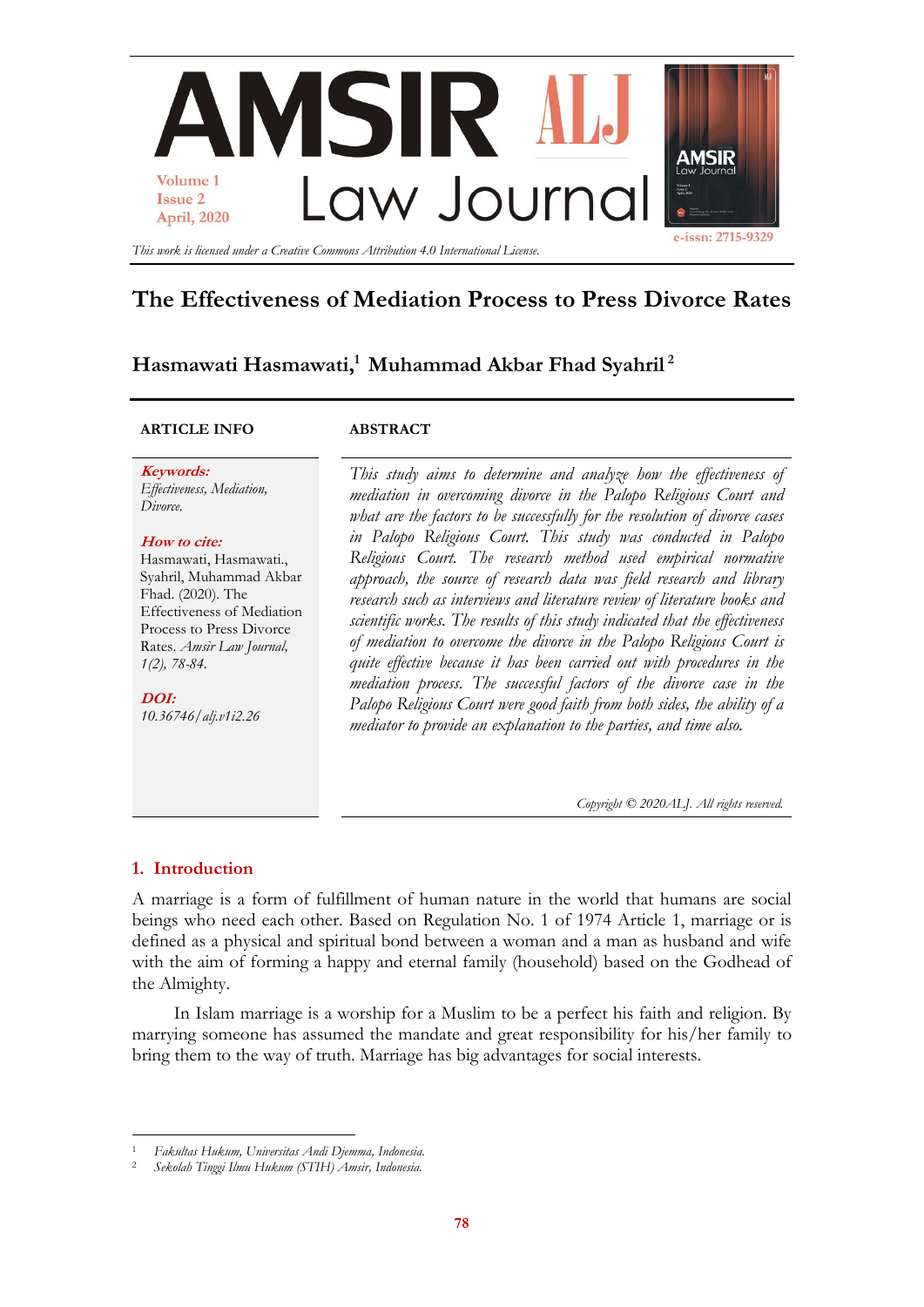However, in Indonesia especially in Palopo, divorce rates are rising. This divorce rate dominated by young couples that their marriages are short in time. Many of its problems are because of economic reasons and domestic violence.

Besides that, social media can affect marriage life. If there's a dispute, social media are used by them as a place to throwing their emotions and frustration that is being faced by the couple. The conveying and telling stories about their marriage life, it creating some statements or rumors from some other users which actually can trigger some dispute.

Due to lack of communication, loss of trust in a partner, and the growing of hatred are some of the early stages of the failure for marriage life and thus creating motivation for divorce. The inability of problem-solving within a couple can lead them choosing divorce as a solution. The impact is a change in the role and status in which the wife becomes a widow and the husband becomes a widower and lives alone. Divorce can also affect their children because children are somewhat excluded or even forgotten. If the children are accustomed to a happy life it would disrupt their cognitive value. Divorce will become a critical part of their life.

## **2. Method**

The method of research is empirical legal research.<sup>3</sup> The location used for the research is Palopo City. This location is chosen because, at that very place, divorces become a common practice. Premier and secondary data are achieved using *syllogism. A syllogism* is a way of analysis in which the data in line with the theory used so that researcher can understand nature, character, property, that applies both positive and normative. Then, in a manner of descriptive consist of describing and explaining according to which problems/cases that linked to this research.

#### **3. Legal Basis for Divorce Mediation Process in Palopo Religious Court**

Achmad Ali believes that if we want to know how effective the law is, we must first be able to measure "to what extent the rule of law is being obeyed or not." Achmad Ali further stated that generally, the most influencing factor in effectivity is professional legislation that is optimal in its application, authority, and function from the law enforcer, either in running their duties or in upholding the legislation.<sup>4</sup>

According to Soerjono Soekanto, the effectiveness of a law is defined by 5 things which is: $5$ 

- 1) The law itself (constitution);
- 2) Law enforcement, parties which creating or enforcing such law;
- 3) The medium or some facilities that supports law;
- 4) Public communities, where the law applies; and
- 5) Culture.

1

The effectiveness of the mediation process on overcoming divorce in Palopo Religious Court is when the mediator can achieve one goal, in which the parties are choosing a peace solution. Hence the mediation process that happened at Palopo Religious Court has been effective as in case No. 216/Pdt.G/2019/PA.Plp. which are succeeded.

<sup>3</sup> Butarbutar, Elisabeth Nurhaini. (2018). *Metode Penelitian Hukum (Langkah-Langkah untuk Menemukan Kebenaran dalam Ilmu Hukum),* Bandung: PT. Refika Aditama, p. 95.

<sup>4</sup> Ali, Achmad. (2010). *Menguak Teori Hukum dan Teori Peradilan.* Jakarta: Kencana, p. 375.

<sup>5</sup> Soekanto, Soerjono. (2008). *Faktor-Faktor yang Mempengaruhi Penegakan Hukum.* Jakarta: PT. Raja Grafindo Persada, p. 8.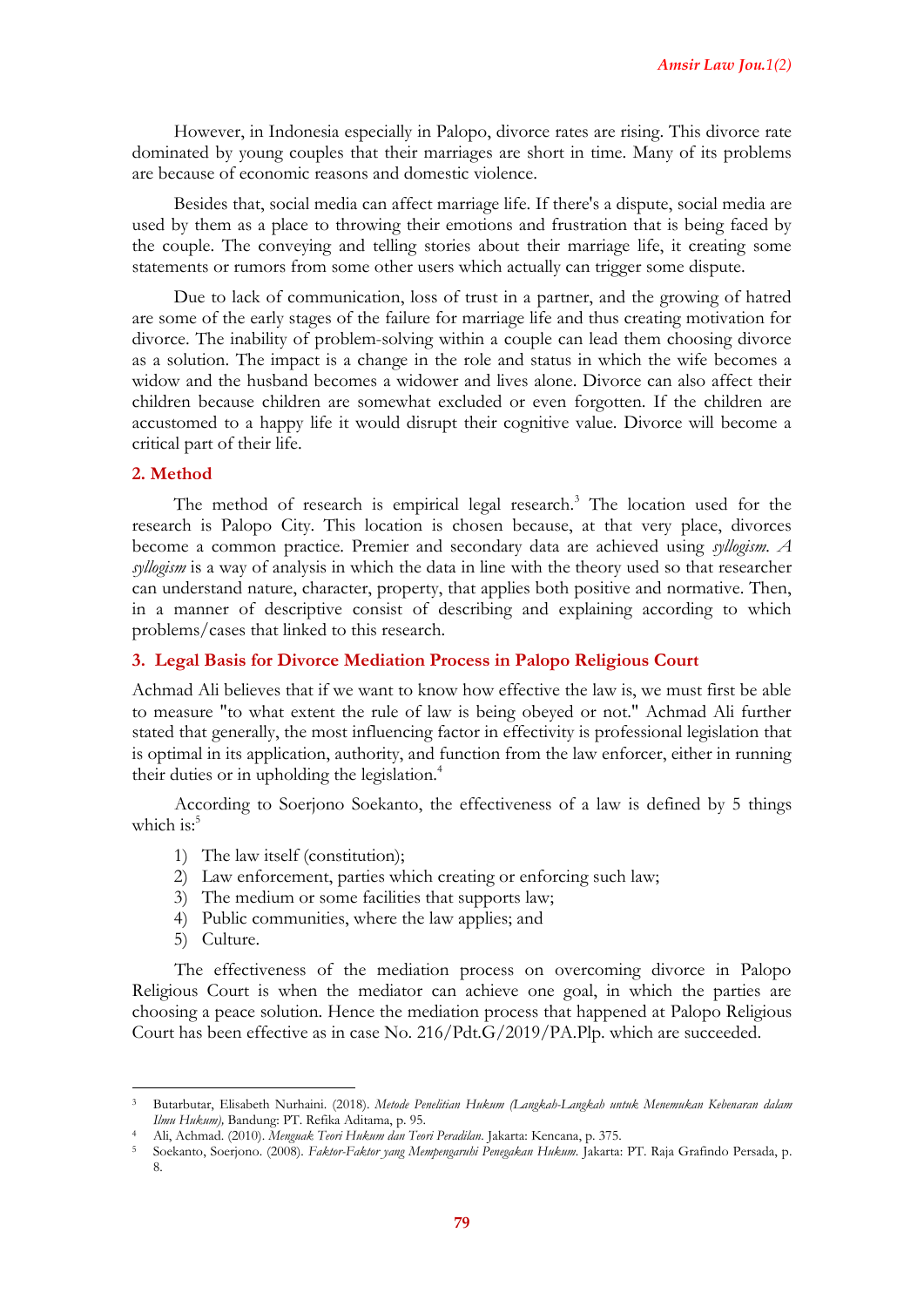Based on an interview with Muh. Ghazali Yusuf, a deputy chief judge in the Palopo Religious Court which also act as a mediator, the mediation process has been effective because it worked as intended based on Article 17 section:

- 1) On the day of the hearing that has been determined and attended by the parties, the case review judge requires the parties to take mediation.
- 2) The presence of the parties as referred to in paragraph (1) is based on a valid and proper summons.
- 3) The parties in which are not present on the first hearing can be required again once again according to law practice.
- 4) The mediation process will still be held even not all parties are present.
- 5) The absence of defendant parties that are not significant, does not get in the way of the mediation process.
- 6) The case review judge should explain the procedure to the parties.
- 7) The explanation referred to in paragraph (6) includes:
	- a) Definition and benefits of mediation.
	- b) The obligations of the parties to attend directly the following mediation meetings as a result of the law on behavior in good faith in the mediation process.
	- c) Costs that may arise from the use of non-judge mediators and outside of court employees.
	- d) Choice of following through on a peace agreement through a peace deed or charges removal.
	- e) The obligations of the parties to sign the mediation explanation form.
- 8) Case review judge submits mediation explanation forms which contain statements that following parties:
	- a) Obtain a complete explanation of the mediation procedure from the case review judge.
	- b) Understand the mediation procedures well.
	- c) Willing to take mediation with a good intention
- 9) The mediation explanation form as mentioned in section (8) signature by the parties and/or the attorney received an explanation immediately from the case judge and it is a unity and inseparable from the case file.
- 10) Information about the explanation by the case judge and the form assignment of the mediation explanation as mentioned in section (9) must be published in the minutes of the trial.

Mediator has accomplished the duty and function in the mediation process as mentioned in section 14:

- 1) Introducing oneself and giving an opportunity to the other parties in introducing themselves.
- 2) Explaining the intention, goal, and the type of mediation to the parties.
- 3) Explaining the mediator's position and a role that is neutral and does not decide anything.
- 4) Making the rules for the mediation implementation with the parties.
- 5) Explaining that the mediator is able to have an appointment with one of the parties without another party's attendance.
- 6) Arranging mediation scheduled with the parties.
- 7) Filling the mediation schedule form.
- 8) Giving an opportunity to the parties to deliver the conflict and peace proposal.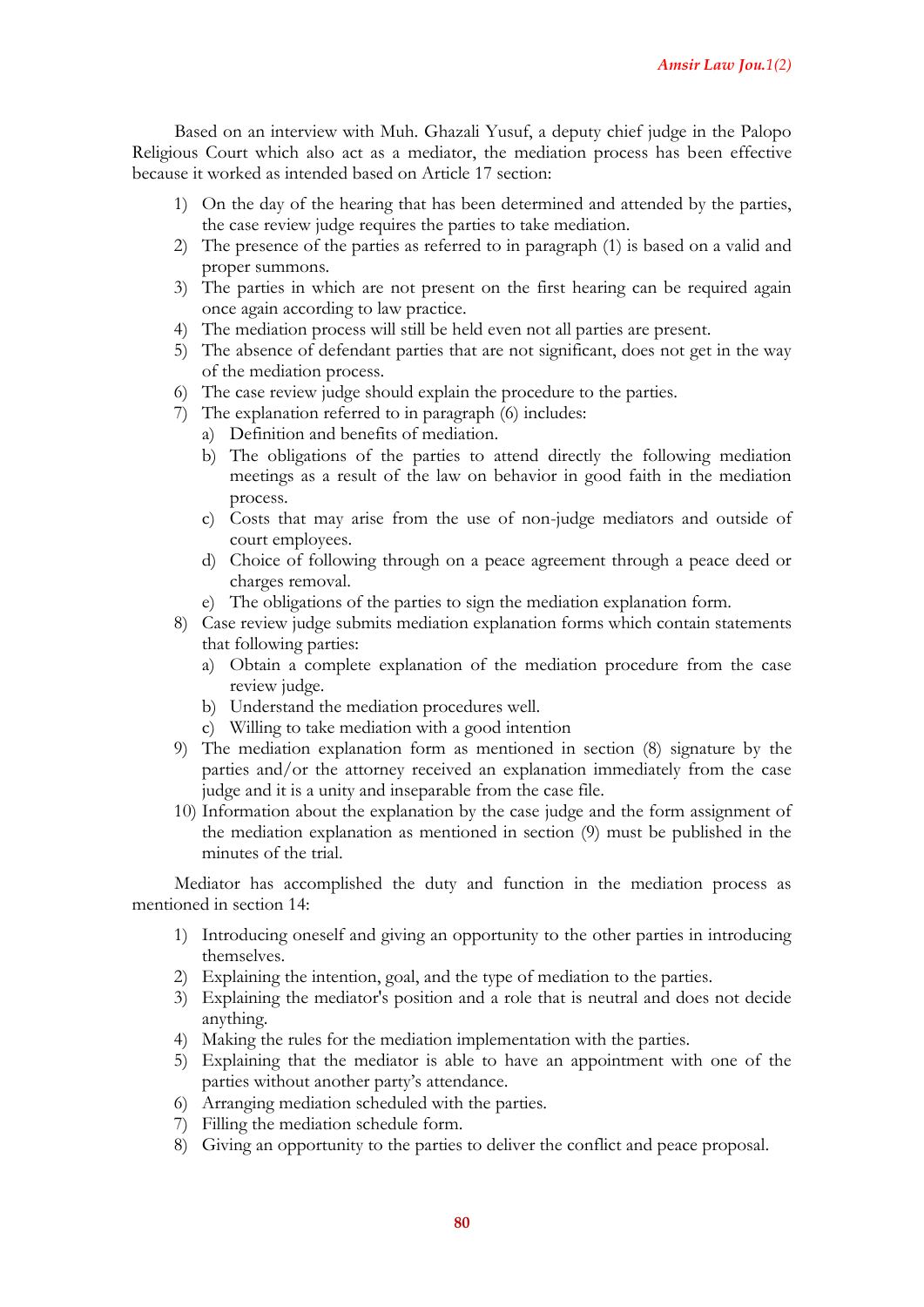- 9) Filing the conflict and scheduling discussion based on a priority scale.
- 10) Facilitating and pushing the parties:
	- a) Browsing and discovering the parties' interests.
	- b) Searching the best options to solve the conflict.
	- c) Cooperating to accomplish a solution.
- 11) Helping the parties in making a proposal of peace and agreement.
- 12) Delivering the succeed report, failure, and/or unable to mediate to the case judge.
- 13) Stating that one of the parties does not have a good intention and delivering that to the case judge.
- 14) Other duties in running the duty.

As ruled in the Supreme Court Rules (PERMA) number 1, 2016 for changes in Supreme Court Rules (PERMA) number 1, 2008 about the mediation procedure in court that the first one, the applicant has fulfilled the reasons for divorce as ruled in Laws and Regulations. Second, before the panel of the judge points a mediator for mediation, the panel of the judge advises the applicant to remove the divorce intention and return to build up the household. However, if it does not succeed, so to maximize the peace proposal effort suits with article 17 section (1) The Supreme Court Rules (PERMA) number 1 2016 for changes in Supreme Court Rules number 1 2008 about mediation procedure in court, *"on the day of the trial based on the agreement and attended by the parties, the case judge requires the parties to do mediation."*

Article 17 section (7) states that the case judge requires the parties at the day or at 2 next working days the most to discuss in choosing mediator including the cost that will probably appear because the chosen mediator is not the judge's recommendation and is not the court staff. The mediator is not the judge means the mediator has trained and graduate in verified training in Supreme Court. After that, the parties deliver the mediator they have chosen immediately to the Panel of the Judge's leader. The Panel of the Judge's leader will notify the chosen mediator to run the duty. After a certain period of time, the parties cannot agree to choose a mediator, so the parties must deliver the failure in choosing a mediator to the Panel of the Judge's leader. After receiving this notification about the parties fail to choose a mediator, the panel of judge leaders points another certified judge in the same court to be a mediator. If there is no other certified judge at the same court, the case judge with or without certification must do the duty as a mediator under the panel of the judge's order. In article 24 section (1) states, "in the 5 days the most since the establishment as mentioned in article 20 section (5), the parties can submit the case resume to another party and mediator."

The mediation process lasts for 30 days in accordance with article 24 section (3) Supreme Court Rules (PERMA) number 1 2016 for changes in Supreme Court Rules (PERMA) number 1 2008 about mediation procedure. After that, the mediator arranges an appointment scheduled between the parties to mediate and accomplish an agreement, and if the parties want to make the next appointment, then they arrange a schedule again as long as it does not exceed the period time determined by the article 24 section (3) Supreme Court Rules (PERMA) number 1 2016 for changes in Supreme Court Rules (PERMA) number 1 2008 about mediation procedure. After the mediation process and results from a peace agreement, the parties with help from the mediator must write the agreement and signed by the parties and the mediator, and then submit it to the Panel of Judge's leader.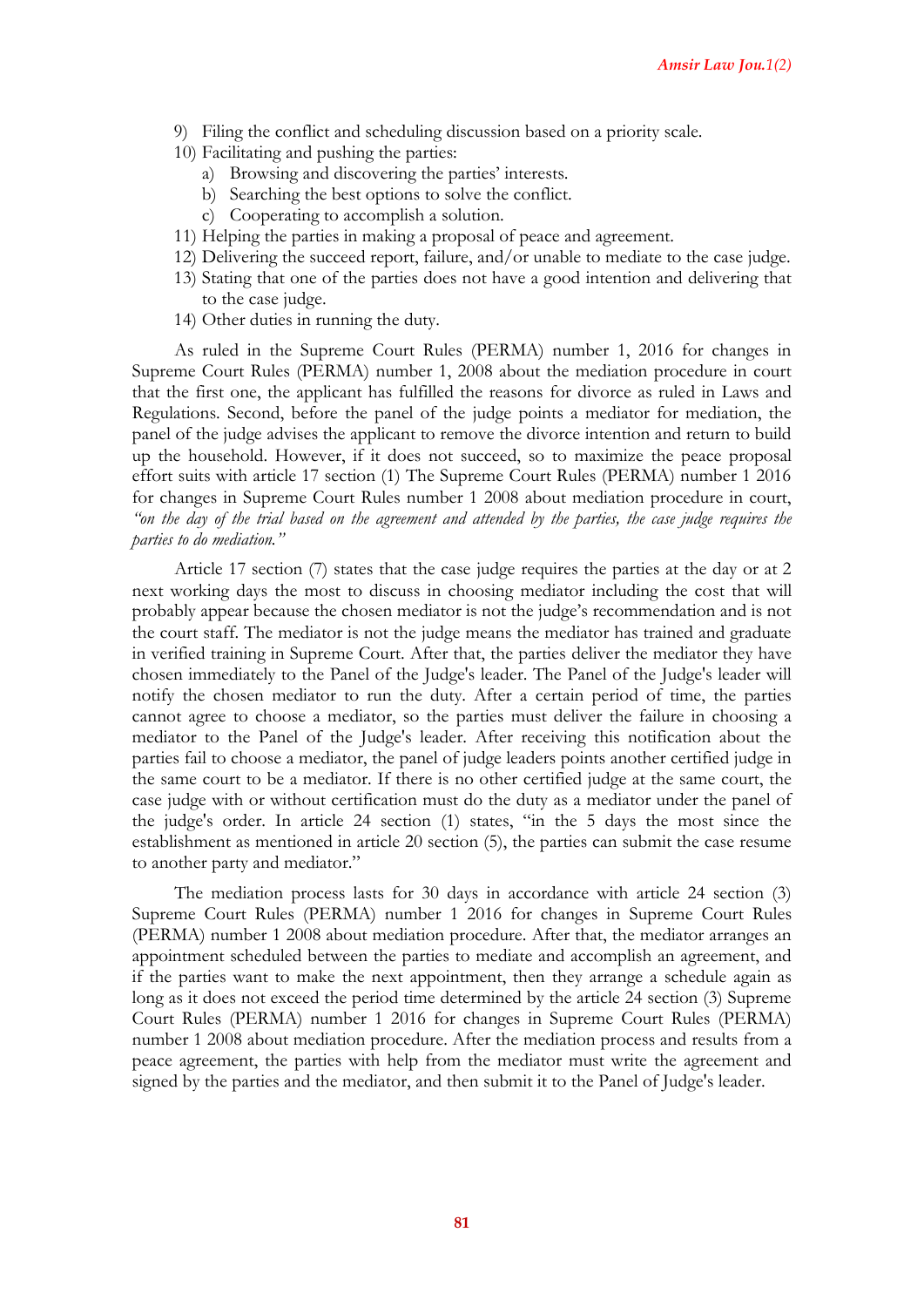# **4. The Indicator of the succeed of the mediation process in settling divorce case in Palopo Religious Court**

The mediator is the third party that helps to settle the parties' conflict, and it does not intervene in making a decision.<sup>6</sup> It can be known that the mediator involvement in negotiation is *"help*" the disputing parties.<sup>7</sup>

The mediator helps the parties to understand each other's point of view and help to locate the problems which are considered important to them. The mediator simplifies the information exchange, pushes discuss the different interests, perceptions, and interpretations of a situation and problems and also helps the parties to prioritize the problems and emphasize the discussion about aims and public interests.<sup>8</sup>

The mediator is a judge or other party that has mediator certificate and as a neutral party to help the negotiation process to find any possible settlement without becoming the one who decides or forces a settlement.<sup>9</sup>

The first interview result with one of the judges that becomes a mediator in a case that the author examined the indicator of the success of the mediation in settling divorce case in Palopo Religious Court, as follows:

- 1) The good intention of both parties. The mediation process must be held by the disputing party with full honesty or good intention. In the provision article 7 section (1) Supreme Court Rules (PERMA) number 1 2016 states that the disputing party is obliged to take the mediation process with good intention. This matter is due to mediation that can result from success if the disputing parties have the same intention to make peace. Hence, without good intention from both parties, peace will not be accomplished because the good intention is the key to the succeeds of mediation.
- 2) The proficiency of a mediator in implementing mediation. It means a mediator is capable of being catalysator which is in a mediation process a mediator is able to make a constructive situation to discuss and not the opposite that can cause misunderstanding between parties; a mediator is capable of being an educator, understands the will of aspirations of work procedure, the political limitation and effort constraints from the parties; a mediator is capable of being a translator that can deliver and make a proposal from one party to another with language or utterance that can be understood by other parties without decreasing the meaning.
- 3) The time range of separation factor is also one of the success keys of the mediation process because it is considered as not too severe. As on the case that the author examined, the time range of separation is only 3 months, so that the chance to reconcile both parties is still great.

From the second interview with the mediator judge Azimar Rusydi, he has become a mediator judge in mediation and stated that the most determining factor of the success of mediation is a mediator must have special tricks. A mediator is obligated to remember some factors:

1

<sup>6</sup> Abbas, Syahrizal. (2009). *Hukum Adat dan Hukum Nasional dalam Perspektif Hukum Syariah.* Jakarta: Kencana Prenada Media Group, p. 57.

<sup>7</sup> Amriani, Nurnaningsih. (2011). M*ediasi Alternatif Penyelesaian Sengketa Perdata di Pengadilan*. Jakarta: Rajawali Pers, p. 62.

<sup>8</sup> Usman, Rachmadi. *Mediasi di Pengadilan dalam Teori dan Praktik.* Jakarta: Sinar Grafika, p. 83.

PERMA No. 1 Tahun 2016, section 1(2).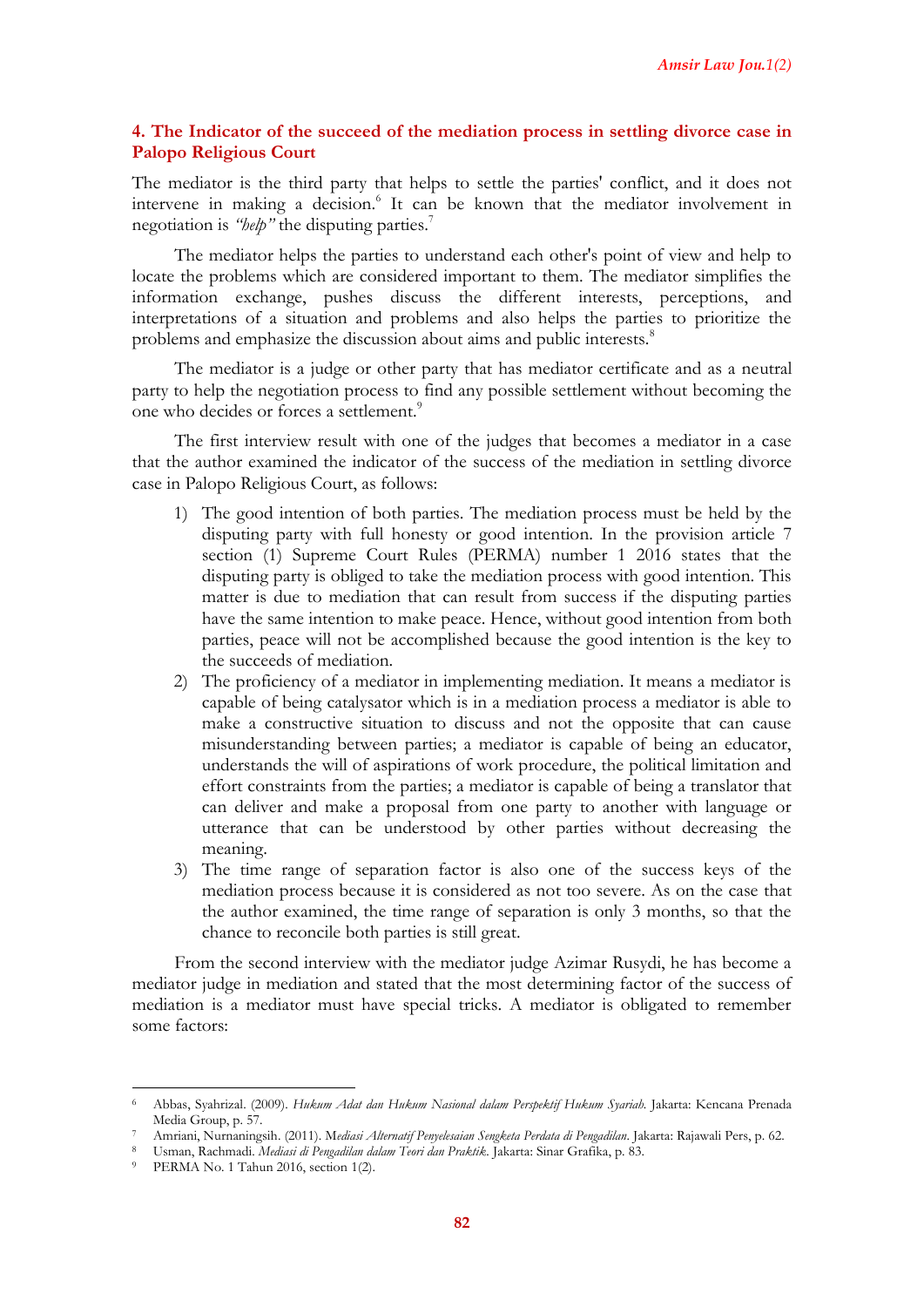- 1) Religious factor. A mediator must remember that divorce is halal but hated the most by Allah.
- 2) Children factor. A mediator must remember about the parties' children if the parties are divorced. Most of the parties feel the warmth in their hearts if the mediator reminds them of their children.
- 3) Conflict factor. A mediator must be skilled in analyzing and digging the conflict between both parties, and also capable of reading the atmosphere and the parties' mood.

The third interview result, by the judge mediator who is Hapsah, he said that the important factor for the result of mediation is the mediator itself. The mediation must analize and know the core of problem itself and the mediator find the answer of the problems that he faced it. In the mediation process, both sides are hard to deal with the problems, the mediator conducted the caucus taht is the meeting between mediatior with one of the sides without attending by other sides.

From the result of interviews, the researcher assumes that the effectiveness in condcuting mediation has been effective enough because the mediation process is conducted by the mediators based on the Supreme Court Regulation (PERMA) No. 1 of 2016 year on the changed of Supreme Court Regulation (PERMA) No. 1 of 2008 year concerning procedures mediation. There are many factors that can be success of mediation. The factors consist of internal factor that is the parties and problems to be the cause of existing both sides. While external factor is the mediator.

From the results of interviews conducted, researchers assume that effectiveness in conducting mediation is already effective because the mediation process carried out by mediators is in accordance with Supreme Court Regulation (PERMA) No. 1 of 2016 on changes to the Supreme Court Regulation (PERMA) No. 1 of 2008 concerning procedures mediation. There are several factors that can determine the success of mediation. These factors consist of internal factors originating from the parties and the problems that are the cause of the dispute between the two parties. While external factors come from the mediator itself.

Firstly, the party in dispute factor. There must be a good thing from the parties based on article 7 paragrah (1) of the Supreme Court Regulation (PERMA) No. 1 of 2016 year, the parties in dispute must carry out a mediation process in good faith. It is because the mediation will be only successfully when the parties in dispute have intention to make a peace. Secondly, the problem that caused the dispute between the two parties' factor. The severity of the problem faced by the parties can also determine the success of a mediation. Thirdly, factors from the mediator. It is needed the reliable skills from a mediator. A mediator will assist the parties in solving problems that need to be solved together.

### **4. Conclusion**

The effectiveness of mediation in overcoming in Palopo Religious Court can be said to be quite effective because it has been based on Supreme Court Regulation (PERMA) No. 1 of 2016 on amendments to the Supreme Court Regulation (PERMA) No. 1 of 2008 concerning mediation procedures in court.

The indicators to be successfully of a mediation of divorce cases in Palopo Religious Court are: